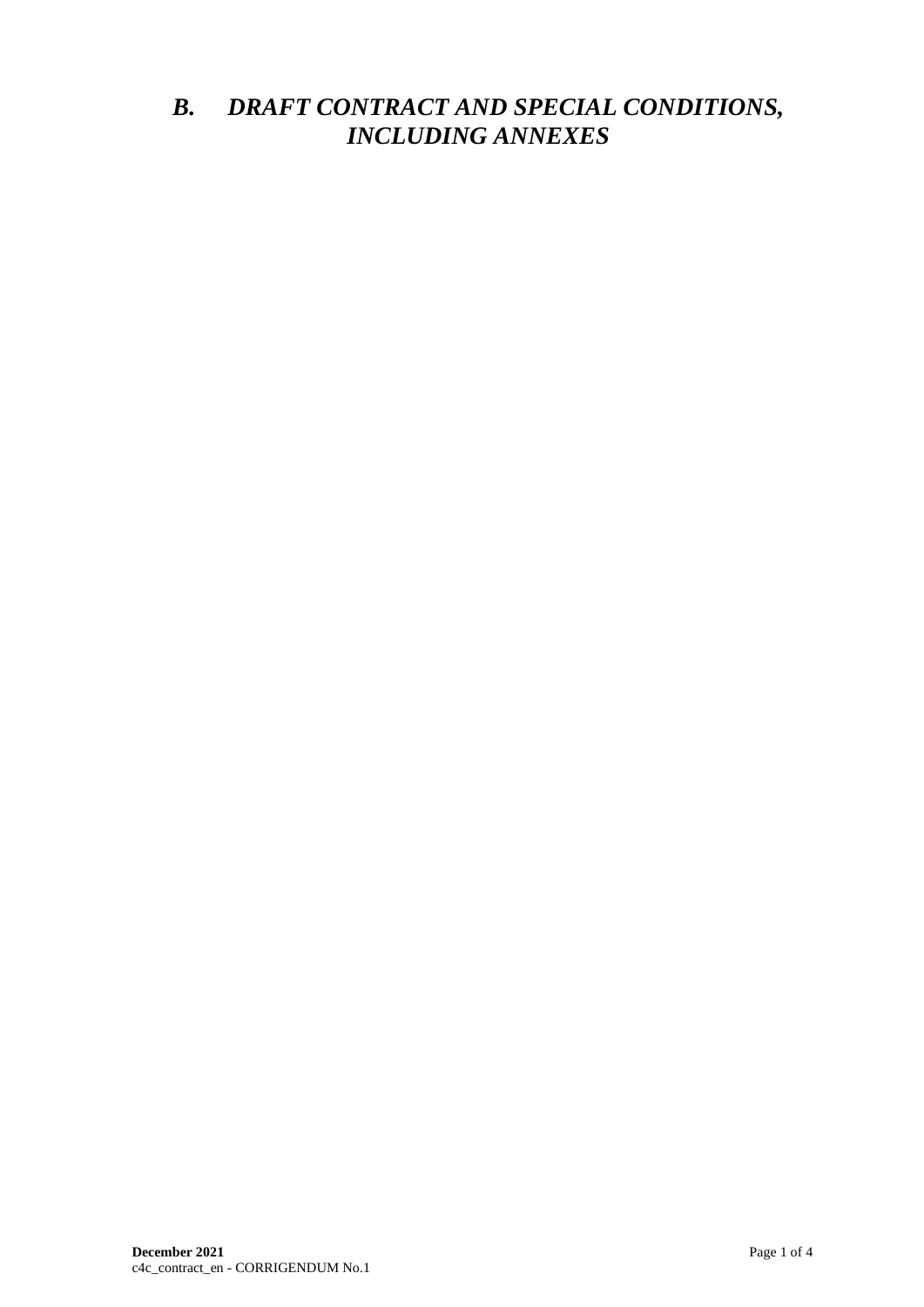## **DRAFT CONTRACT**

# **SUPPLY CONTRACT FOR EUROPEAN UNION EXTERNAL ACTIONS** N**O LIFE20 NAT/AT/000063-TD02-F1**

#### **FINANCED FROM THE GENERAL BUDGET OF THE UNION**

Public Enterprise "Vojvodinasume", **Preradovićeva 2, 21132 Petrovaradin, Novi Sad, Republic of Serbia Official registration number: 08762198 VAT 101636567** ('The contracting authority'),

of the one part,

and

<Full official name of contractor> [<**Legal status/title>]<sup>1</sup>**  $\left[ \langle \text{Official registration number} \rangle \right]^2$ <Full official address>  $\left[ <$ VAT number $>$ ]<sup>3</sup>, ('the contractor')

of the other part,

have agreed as follows:

## **PROJECT Title: Danube Wild Island Habitat Corridor, reference in the financing agreement/decision: LIFE20 NAT/AT/000063 CONTRACT TITLE Procurement of Excavator for project LIFE WILDisland**

**Identification number** LIFE20 NAT/AT/000063-TD02-F1

#### **Article 1 Subject**

1.1 The subject of the contract shall be:

the supply, delivery, unloading by the contractor of the following supplies:

| <b>Item</b><br>$\mathbf{r}$<br>Qty<br><b>Item</b><br>No. |
|----------------------------------------------------------|
|----------------------------------------------------------|

<sup>&</sup>lt;sup>1</sup> Where the contracting party is an individual.

<sup>2</sup> Where applicable. For individuals, mention their ID card or passport or equivalent document – number.

<sup>&</sup>lt;sup>3</sup> Except where the contracting party is not VAT registered.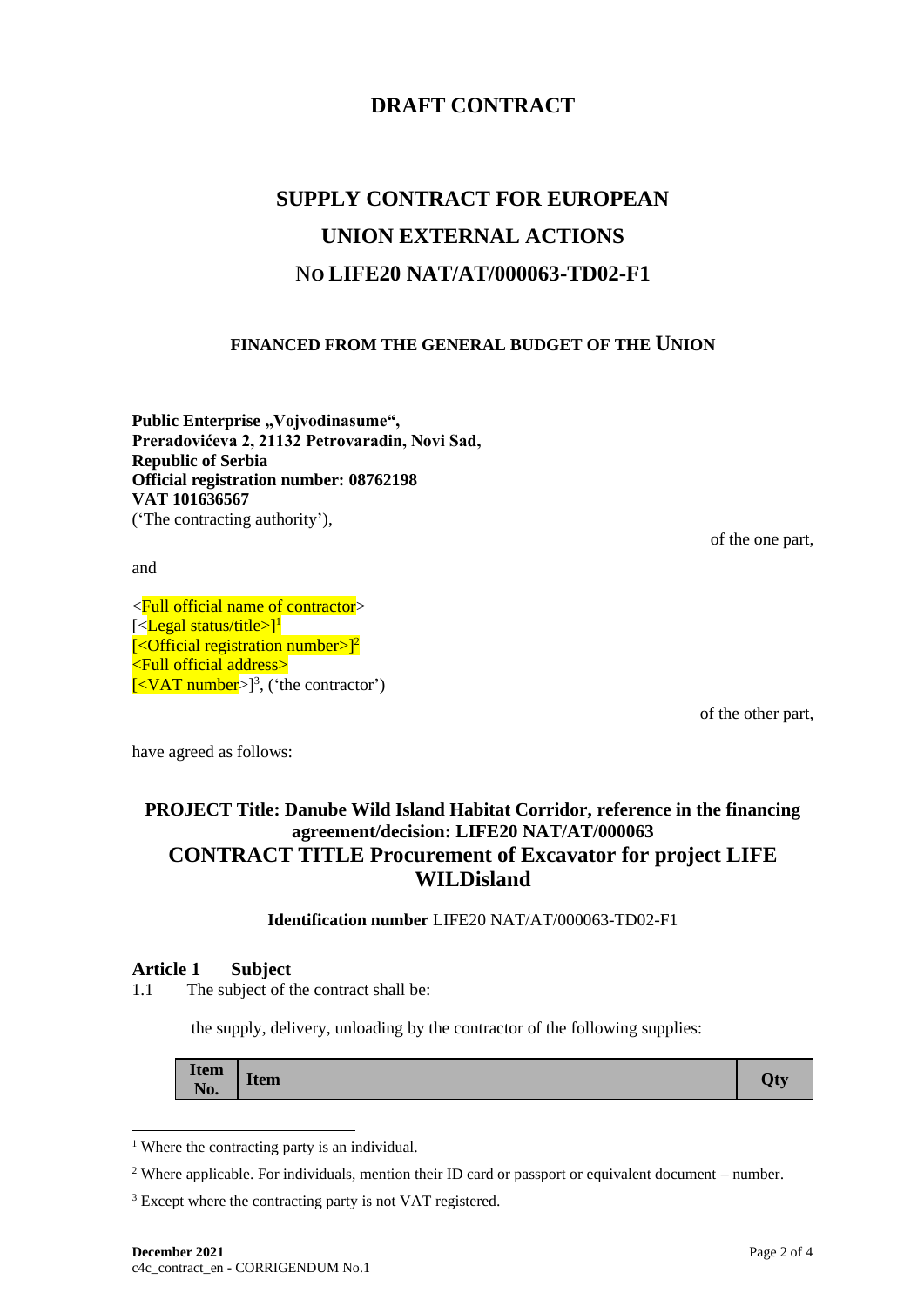The place of acceptance of the supplies shall be PE "Vojvodinasume", Šumska uprava Apatin, Kružni nasip 13, Apatin, Republic of Serbia, the time limits for delivery shall be 12 months and the Incoterm applicable shall be DDP<sup>4</sup>. The implementation period of tasks shall run from signing the contract to date for provisional acceptance.

1.2 The contractor shall comply strictly with the terms of the special conditions and the technical annex.

## **Article 2 Origin**

The rules of origin of the goods are defined in Article 10 of the special conditions.

When required, a certificate of origin for the goods must be provided by the contractor at the latest when it requests provisional acceptance of the goods. Failure to comply with this condition may result in the termination of the contract and/or suspension of payment.

### **Article 3 Price**

- 3.1 The price of the supplies shall be that shown on the financial offer (specimen in Annex IV). The total maximum contract price shall be  $RSD <$ **insert price**>
- 3.2 Payments shall be made in accordance with the general and/or special conditions (Articles 26 to 28).

### **Article 4 Order of precedence of contract documents**

The contract is made up of the following documents, in order of precedence:

- the contract agreement;
- the special conditions
- the general conditions (Annex I);
- the technical specifications (Annex II [including clarifications before the deadline for submission of tenders and minutes from the information meeting/site visit];
- the technical offer (Annex III [including clarifications from the tenderer provided during tender evaluation]);
- the budget breakdown (Annex IV);
- [specified forms and other relevant documents (Annex V)];

The various documents making up the contract shall be deemed to be mutually explanatory; in cases of ambiguity or divergence, they shall prevail in the order in which they appear above.

#### **Article 5 Other specific conditions applying to the contract**

For the purpose of Article 44 of the general conditions, for the part of the data transferred by the contracting authority to the European Commission:

(a) the controller for the processing of personal data carried out within the Commission is

the head of contracts and finance unit R4 of DG Neighbourhood and Enlargement Negotiations

<sup>4</sup> DDP (Delivered Duty Paid) - Incoterms 2020 International Chamber of Commerce <http://www.iccwbo.org/incoterms/>